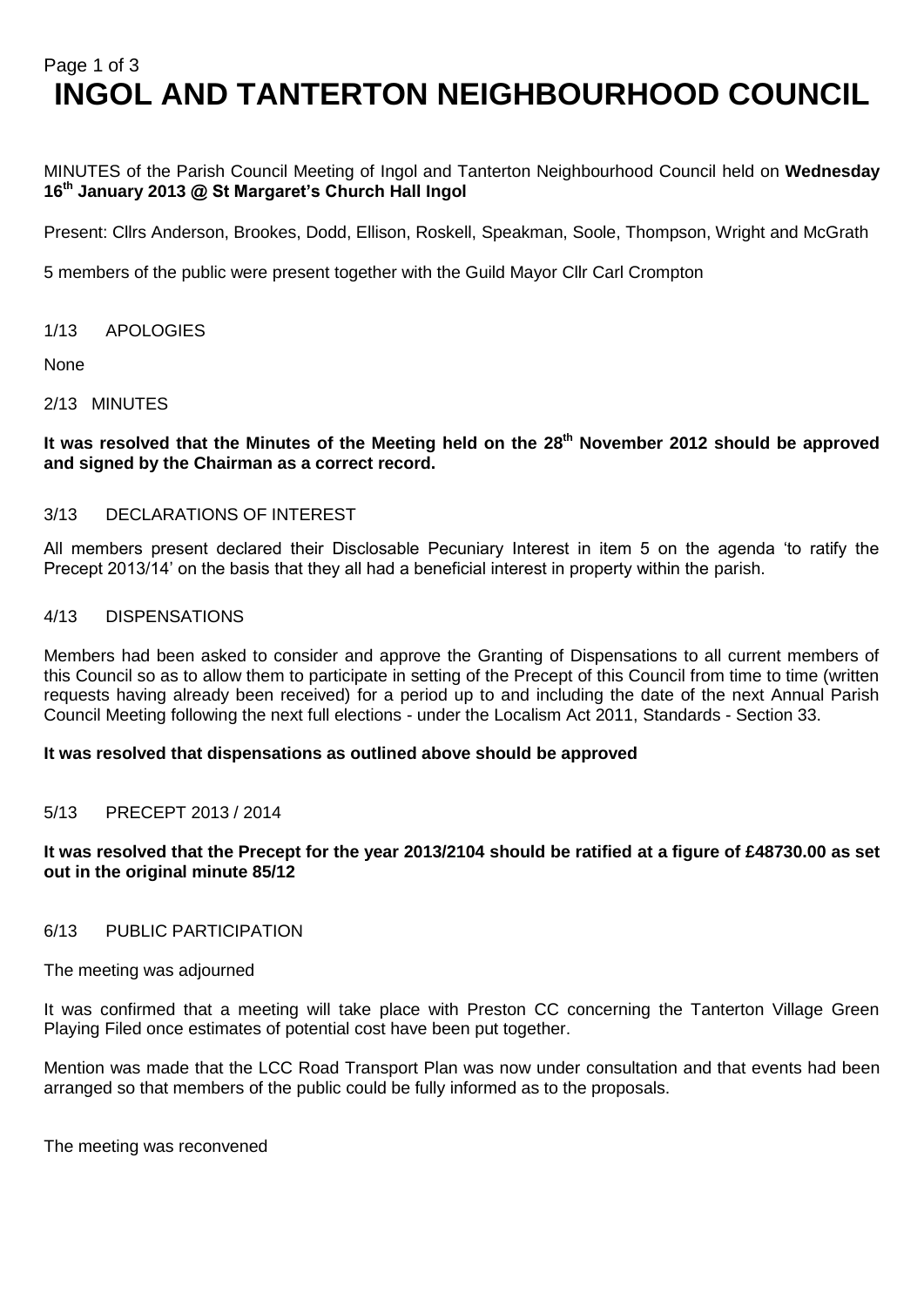# 7/13 PAYMENTS

#### **It was resolved that the under mentioned payments should be approved:**

| 300028 | Latcreative                           | <b>Printing Community Survey</b>            | 230.00  |
|--------|---------------------------------------|---------------------------------------------|---------|
| 300029 | <b>SLCC</b>                           | <b>Clerks Subscription (Qtr Share)</b>      | 62.75   |
| 300030 | Greenwood Gardening Services          | Lengthsman                                  | 275.00  |
| 300031 | <b>Bruce Ellison</b>                  | Reimburse - Domain Name                     | 16.79   |
|        | 300032   Greenwood Gardening Services | Lengthsman                                  | 225.00  |
| 300033 | Preston CC                            | <b>Boundary Signs</b>                       | 1915.00 |
| 300034 | City Distribution Ltd                 | <b>Newsletter &amp; Survey Distribution</b> | 153.60  |

### 8/13 PCSO MOBILE PHONE

Members had been asked to consider whether this Council should pay for the mobile phone currently held by the PSCO – a report has been included with the agenda

**It was noted that the issue of PSCO mobile phones had now been resolved and therefore this item had been withdrawn from the agenda.**

### 9/13 COUNCIL NEWSLTTERS

Members had been asked to consider and decide how to make progress with the issue of regular newsletters including who will do them, the frequency and printing / delivery arrangements

**It was resolved that Cllrs Roskell, Wright and Speakman as an editorial team should take on production of the newsletter for 2013, that there should be three issues in 2013 approx every 4 months at dates to be set by the editorial team involved. It was further resolved that members should provide articles for inclusion in accordance with timescales which should be set by the editorial team and that approval for printing would be given by the Chairman and Clerk under delegated authority without any need for the Council itself to approve the content.**

**It was then resolved that members would undertake delivery themselves where possible and that Cllr Soole would act as delivery co-ordinator once the newsletters had been printed.**

**It was further resolved that local Cllr Wright would obtain 3 quotes from local printers for the printing of the newsletters and that these quotes should be sent to the Clerk for further consideration.**

#### 10/13 COMMUNITY SURVEY

Members had been asked to consider the results of the recent community survey which had already been circulated and decide a future course of action.

**It was resolved that action should be taken as appropriate on the top 10 issues raised as a result of the survey as follows:**

| 1            | Dog Fouling - 23 responses                                                                                     |  |
|--------------|----------------------------------------------------------------------------------------------------------------|--|
|              | Action to be taken on an educational basis at this stage with<br>articles/links on the web site and newsletter |  |
| $\mathbf{2}$ | Litter generally / Tidying area - 15 responses                                                                 |  |
|              | Lengthsman to undertake enhancement tidying as required                                                        |  |